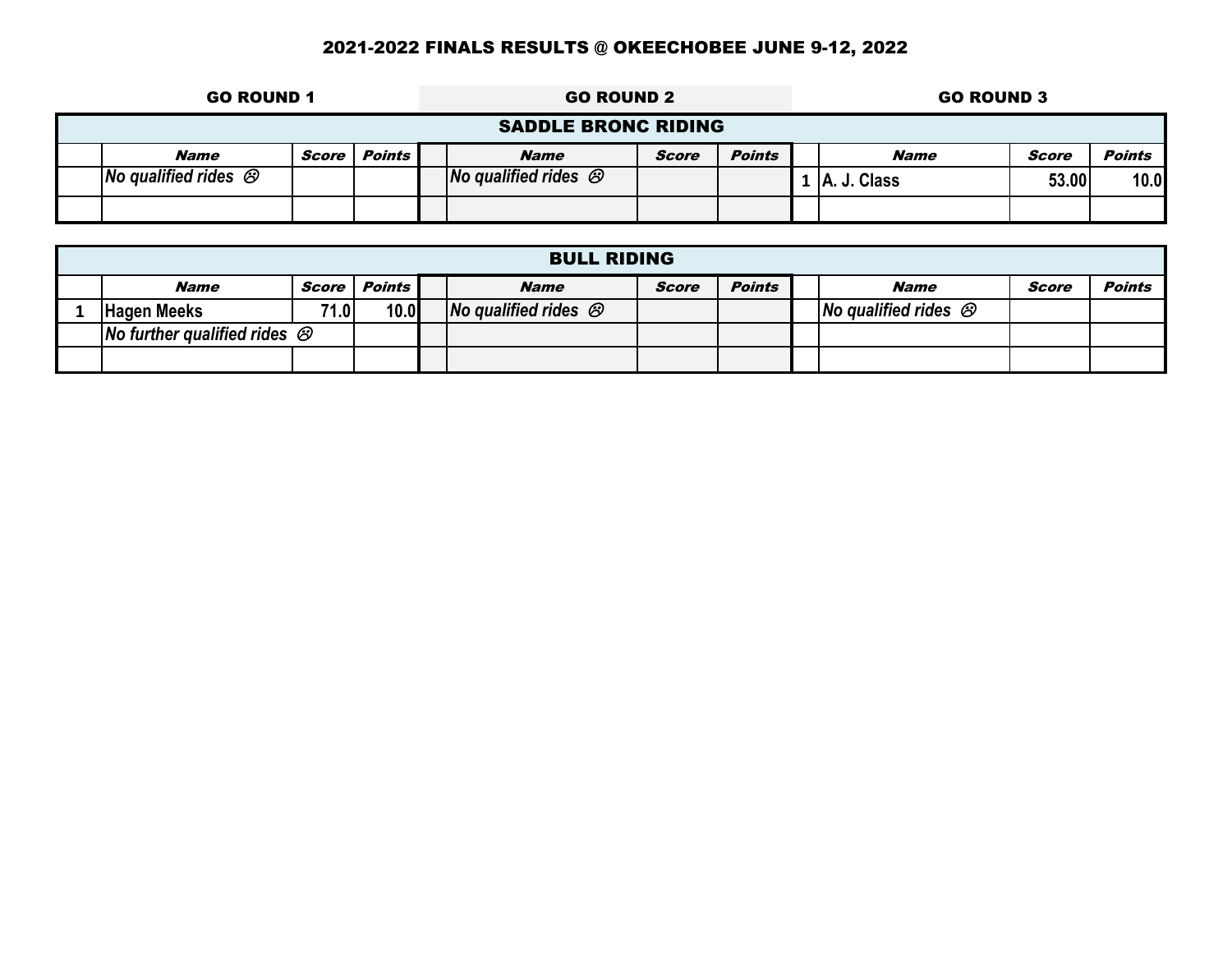|   | <b>GO ROUND 1</b>         |             |               | <b>GO ROUND 2</b>       |                           |             |               |   | <b>GO ROUND 3</b><br><b>Points</b><br><b>Time</b><br><b>Name</b><br>10.0<br>7.46 |       |     |
|---|---------------------------|-------------|---------------|-------------------------|---------------------------|-------------|---------------|---|----------------------------------------------------------------------------------|-------|-----|
|   |                           |             |               |                         | <b>GOAT TYING</b>         |             |               |   |                                                                                  |       |     |
|   | <b>Name</b>               | <b>Time</b> | <b>Points</b> |                         | <b>Name</b>               | <b>Time</b> | <b>Points</b> |   |                                                                                  |       |     |
|   | <b>Kaydence Tindall</b>   | 7.42        | 10.0          | $\mathbf{1}$            | Lexi Woods                | 7.77        | 10.0          | 1 | <b>Kaydence Tindall</b>                                                          |       |     |
| 2 | <b>Brilee Cochran</b>     | 7.88        | 9.0           | $\overline{2}$          | <b>Kaydence Tindall</b>   | 7.86        | 9.0           | 2 | <b>Courtney Carbajal</b>                                                         | 7.51  | 9.0 |
| 3 | <b>Courtney Carbajal</b>  | 7.89        | 8.0           | $\overline{\mathbf{3}}$ | <b>Morgan Young</b>       | 8.13        | 8.0           | 3 | <b>Brilee Cochran</b>                                                            | 7.59  | 8.0 |
| 4 | <b>Morgan Young</b>       | 8.86        | 7.0           | 4                       | <b>Kaelin Hegarty</b>     | 8.16        | 7.0           | 4 | <b>Kaelin Hegarty</b>                                                            | 7.75  | 7.0 |
| 5 | <b>Kaelin Hegarty</b>     | 8.88        | 6.0           | $5\phantom{1}$          | <b>Courtney Stalvey</b>   | 8.27        | 6.0           | 5 | <b>Whitlee Way</b>                                                               | 8.56  | 6.0 |
| 6 | <b>Courtney Stalvey</b>   | 9.26        |               |                         | 5.0 6 Addy Gose           | 8.53        | 5.0           | 6 | Hannah Leatherwood                                                               | 8.69  | 5.0 |
|   | Erin McLaughlin           | 9.84        | $4.0$ 7       |                         | <b>Brilee Cochran</b>     | 9.08        | 4.0           |   | <b>Erin McLaughlin</b>                                                           | 8.78  | 4.0 |
| 8 | <b>Whitlee Way</b>        | 10.55       |               |                         | 3.0 8 Hannah Leatherwood  | 9.40        |               |   | 3.0 8 Addy Gose                                                                  | 9.06  | 3.0 |
| 9 | <b>Kylie Perra</b>        | 10.62       |               | $2.0$   9               | <b>Erin McLaughlin</b>    | 9.44        | 2.0           |   | 9 Lexi Woods                                                                     | 9.92  | 2.0 |
|   | 10/11 Lexi Woods          | 11.92       |               |                         | 0.5 10 Whitlee Way        | 9.54        |               |   | 1.0 10 Kylie Perra                                                               | 10.43 | 1.0 |
|   | 10/11 Leah Addison        | 11.92       | 0.5           |                         | <b>Leah Addison</b>       | 9.79        |               |   | <b>Madison McClelland</b>                                                        | 11.94 |     |
|   | <b>Hannah Leatherwood</b> | 11.94       |               |                         | <b>Madison McClelland</b> | 10.71       |               |   | <b>Leah Addison</b>                                                              | 12.47 |     |
|   | <b>Madison McClelland</b> | 16.46       |               |                         | <b>Kylie Perra</b>        | 11.43       |               |   | Morgan Young                                                                     | 14.67 |     |
|   |                           |             |               |                         | <b>Courtney Carbajal</b>  | 12.41       |               |   |                                                                                  |       |     |
|   |                           |             |               |                         |                           |             |               |   |                                                                                  |       |     |

| <b>STEER WRESTLING</b>                                     |       |        |  |                                                    |             |               |  |                                                            |      |               |  |  |
|------------------------------------------------------------|-------|--------|--|----------------------------------------------------|-------------|---------------|--|------------------------------------------------------------|------|---------------|--|--|
| <b>Name</b>                                                | Time  | Points |  | <b>Name</b>                                        | <b>Time</b> | <b>Points</b> |  | <b>Name</b>                                                | Time | <b>Points</b> |  |  |
| Tripp Brown                                                | 10.17 | 10.0   |  | <b>No qualified times <math>\varnothing</math></b> |             |               |  | <b>Tripp Brown</b>                                         | 6.50 | 10.0          |  |  |
| <b>No further qualified times <math>\varnothing</math></b> |       |        |  |                                                    |             |               |  | <b>No further qualified times <math>\varnothing</math></b> |      |               |  |  |
|                                                            |       |        |  |                                                    |             |               |  |                                                            |      |               |  |  |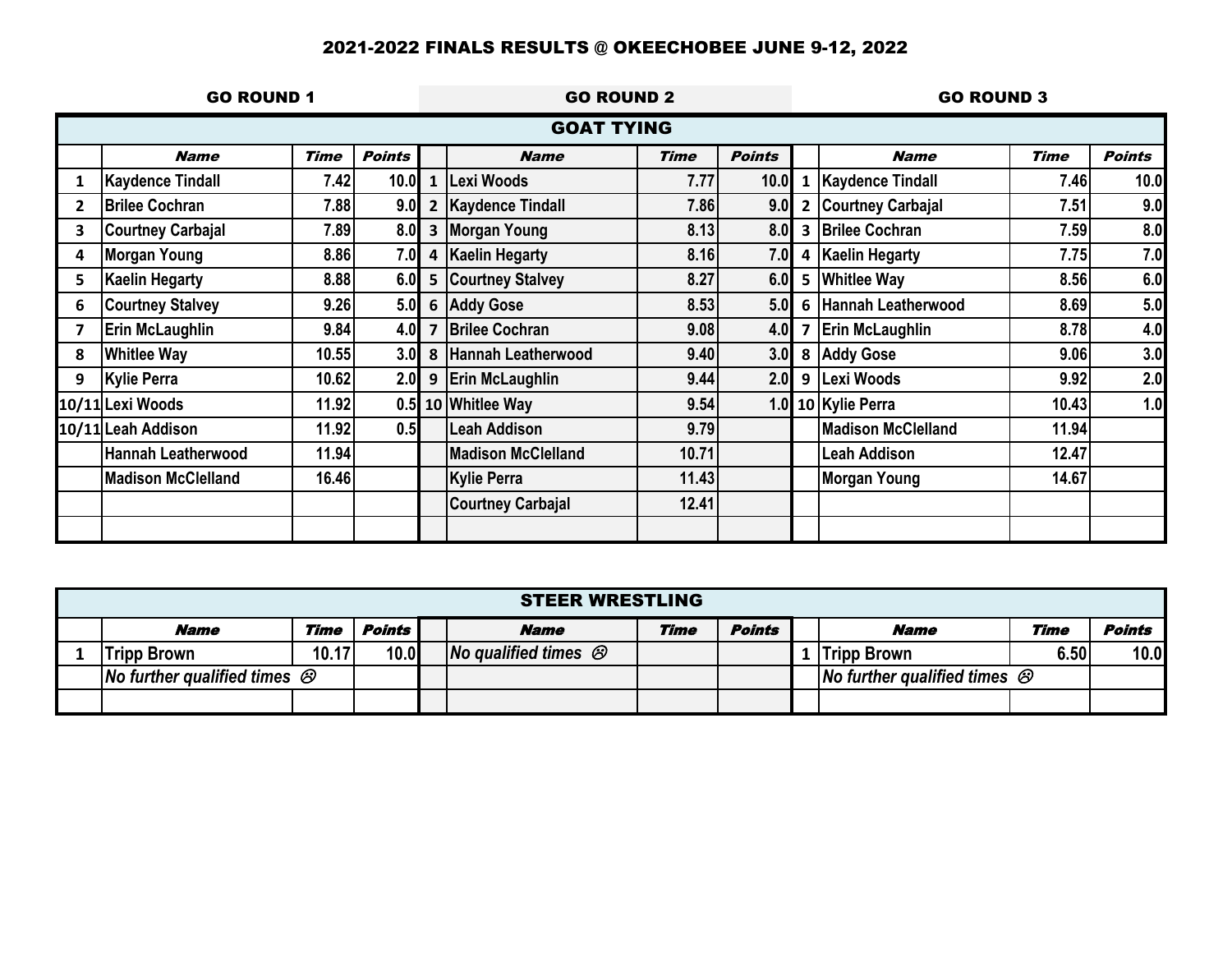|   | <b>GO ROUND 1</b>                        |             |               | <b>GO ROUND 2</b>       |                              |             |               |              | <b>GO ROUND 3</b><br><b>Points</b><br><b>Time</b><br><b>Name</b><br>1.90<br>10.0<br>9.0<br>2.18<br>8.0<br>2.33<br>7.0<br>2.43<br>6.0<br>2.77<br>5.0<br>3.27<br>4.0<br>3.31<br>3.0<br>3.84<br>2.0<br>4.20 |       |     |
|---|------------------------------------------|-------------|---------------|-------------------------|------------------------------|-------------|---------------|--------------|----------------------------------------------------------------------------------------------------------------------------------------------------------------------------------------------------------|-------|-----|
|   |                                          |             |               |                         | <b>BREAKAWAY CALF ROPING</b> |             |               |              |                                                                                                                                                                                                          |       |     |
|   | <b>Name</b>                              | <b>Time</b> | <b>Points</b> |                         | <b>Name</b>                  | <b>Time</b> | <b>Points</b> |              |                                                                                                                                                                                                          |       |     |
|   | <b>Lacey Nail</b>                        | 2.28        | 10.0          | $\mathbf{1}$            | <b>Courtney Carbajal</b>     | 1.92        | 10.0          | $\mathbf{1}$ | <b>Chancey Wright</b>                                                                                                                                                                                    |       |     |
|   | <b>Chancey Wright</b>                    | 2.40        | 9.0           |                         | 2 Brilee Cochran             | 1.93        | 9.0           |              | 2   Kaydence Tindall                                                                                                                                                                                     |       |     |
| 3 | <b>Brilee Cochran</b>                    | 2.95        | 8.0           |                         | 3 Addy Gose                  | 2.55        | 8.0           |              | 3 Courtney Carbajal                                                                                                                                                                                      |       |     |
|   | <b>Kaydence Tindall</b>                  | 3.01        | 7.0           |                         | 4 Leyton Watford             | 2.67        | 7.0           |              | 4 Whitlee Way                                                                                                                                                                                            |       |     |
| 5 | <b>Addy Gose</b>                         | 3.02        | 6.0           |                         | 5 Chancey Wright             | 2.72        | 6.0           |              | 5 Addy Gose                                                                                                                                                                                              |       |     |
| 6 | <b>Shaeley Jenkins</b>                   | 3.66        | 5.0           |                         | 6 Kaelin Hegarty             | 2.87        | 5.0           |              | 6 Tannah Williams                                                                                                                                                                                        |       |     |
|   | Morgan Young                             | 6.03        | 4.0           | $\overline{\mathbf{z}}$ | <b>Shaeley Jenkins</b>       | 3.14        | 4.0           |              | 7 Leyton Watford                                                                                                                                                                                         |       |     |
| 8 | <b>Kaelin Hegarty</b>                    | 15.83       | 3.0           |                         | 8 Erin McLaughlin            | 3.44        | 3.0           |              | 8 Lacey Nail                                                                                                                                                                                             |       |     |
| 9 | <b>Tannah Williams</b>                   | 20.68       | 2.0           |                         | 9 Kaydence Tindall           | 3.53        | 2.0           |              | 9 Morgan Young                                                                                                                                                                                           |       |     |
|   | No further qualified times $\mathcal{O}$ |             |               |                         | 10 Lacey Nail                | 3.63        |               |              | 1.0 10 Courtney Stalvey                                                                                                                                                                                  | 4.55  | 1.0 |
|   |                                          |             |               |                         | <b>Kelsey Kennedy</b>        | 3.95        |               |              | <b>Kaelin Hegarty</b>                                                                                                                                                                                    | 12.93 |     |
|   |                                          |             |               |                         | <b>Courtney Stalvey</b>      | 3.99        |               |              | <b>Kelsey Kennedy</b>                                                                                                                                                                                    | 16.89 |     |
|   |                                          |             |               |                         | <b>Tannah Williams</b>       | 4.11        |               |              |                                                                                                                                                                                                          |       |     |
|   |                                          |             |               |                         |                              |             |               |              |                                                                                                                                                                                                          |       |     |
|   |                                          |             |               |                         |                              |             |               |              |                                                                                                                                                                                                          |       |     |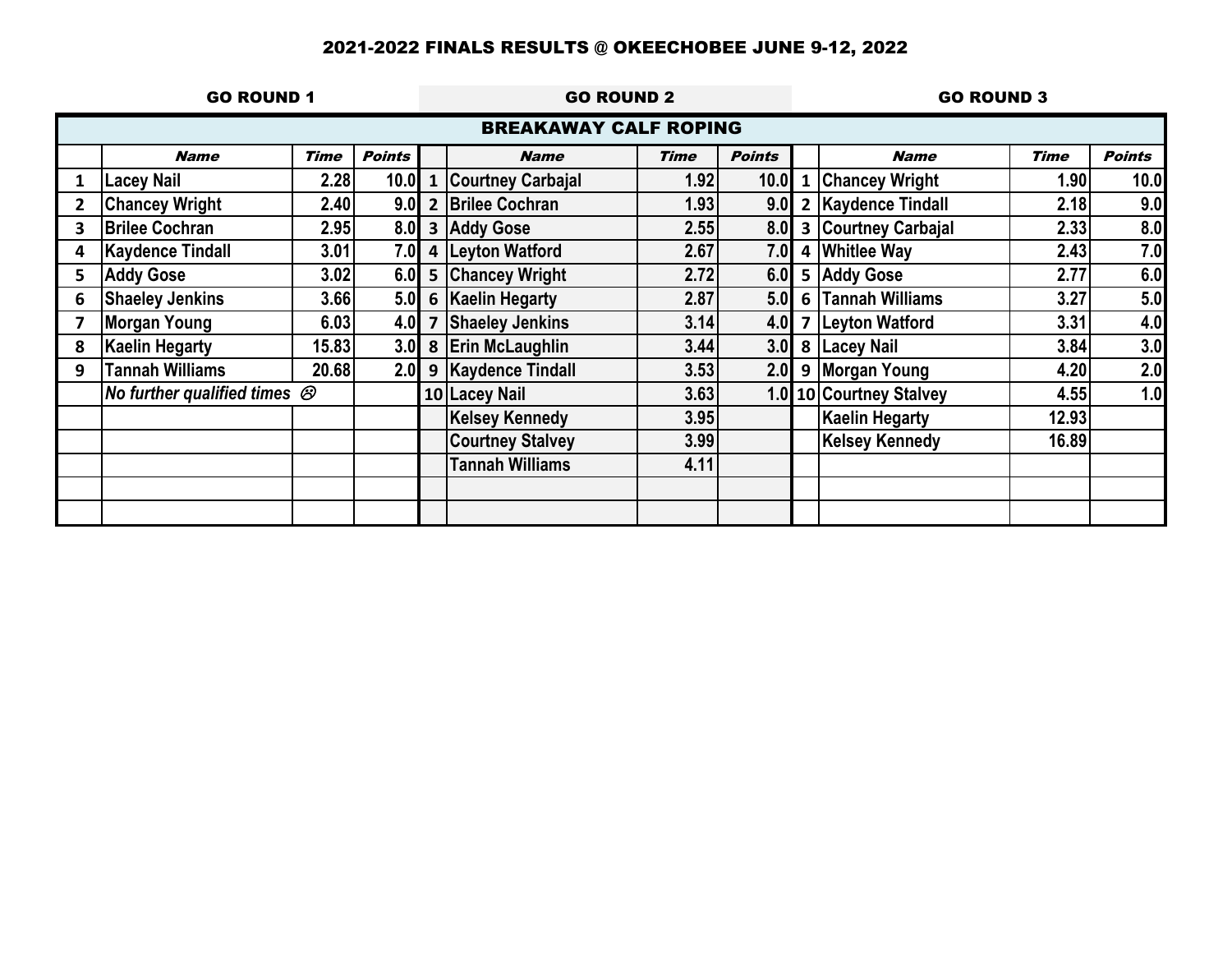|              | <b>GO ROUND 1</b>                        |             |               | <b>GO ROUND 2</b>       |                             |             |               |                | <b>GO ROUND 3</b>      |             |               |
|--------------|------------------------------------------|-------------|---------------|-------------------------|-----------------------------|-------------|---------------|----------------|------------------------|-------------|---------------|
|              |                                          |             |               |                         | <b>TIE-DOWN CALF ROPING</b> |             |               |                |                        |             |               |
|              | <b>Name</b>                              | <b>Time</b> | <b>Points</b> |                         | <b>Name</b>                 | <b>Time</b> | <b>Points</b> |                | <b>Name</b>            | <b>Time</b> | <b>Points</b> |
|              | <b>Cole Clemons</b>                      | 10.38       | 10.0          | $\mathbf{1}$            | <b>Cross Fulford</b>        | 8.94        | 10.0          | 1              | Kaleb Bedsole          | 8.88        | 10.0          |
| $\mathbf{2}$ | <b>Brodey Clemons</b>                    | 11.37       | 9.0           | $\overline{2}$          | <b>Travis Staley</b>        | 9.34        | 9.0           | $\overline{2}$ | <b>Carson Watford</b>  | 9.07        | 9.0           |
| 3            | <b>Ladd Gose</b>                         | 11.47       | 8.0           | $\overline{\mathbf{3}}$ | <b>Tripp Brown</b>          | 10.50       | 8.0           |                | 3 Cayden Newsome       | 9.98        | 8.0           |
| 4            | <b>Cross Fulford</b>                     | 11.55       | 7.0           |                         | 4 Ladd Gose                 | 10.90       | 7.0           | 4              | <b>Cross Fulford</b>   | 10.30       | 7.0           |
| 5.           | <b>Bryce Hart</b>                        | 11.82       | 6.0           | 5                       | <b>Cole Clemons</b>         | 11.11       | 6.0           |                | 5 Bryce Hart           | 10.75       | 6.0           |
| 6            | <b>Kaleb Bedsole</b>                     | 12.55       |               | $5.0$ 6                 | <b>Peydon Strayer</b>       | 12.38       |               |                | 5.0 6 Peydon Strayer   | 11.14       | 5.0           |
| 7            | Jarrett Johnston                         | 25.01       | 4.0           | $\overline{7}$          | <b>Samuel Mack</b>          | 16.21       | 4.0           | $\overline{7}$ | <b>Jake McKendree</b>  | 12.15       | 4.0           |
| 8            | <b>Peydon Strayer</b>                    | 25.84       |               |                         | 3.0 8 Bryson Crawford       | 16.50       |               |                | 3.0 8 Ladd Gose        | 13.56       | 3.0           |
| 9            | <b>Cayden Newsome</b>                    | 26.35       |               |                         | 2.0 9 Brodey Clemons        | 19.94       |               |                | 2.0 9 Cole Clemons     | 16.17       | 2.0           |
|              | No further qualified times $\mathcal{B}$ |             |               |                         | 10 Bryce Hart               | 21.16       |               |                | 1.0 10 Travis Staley   | 16.21       | 1.0           |
|              |                                          |             |               |                         | <b>Jake McKendree</b>       | 24.09       |               |                | <b>Bryson Crawford</b> | 16.65       |               |
|              |                                          |             |               |                         |                             |             |               |                | <b>Brodey Clemons</b>  | 17.67       |               |
|              |                                          |             |               |                         |                             |             |               |                | Jarrett Johnston       | 28.11       |               |
|              |                                          |             |               |                         |                             |             |               |                |                        |             |               |
|              |                                          |             |               |                         |                             |             |               |                |                        |             |               |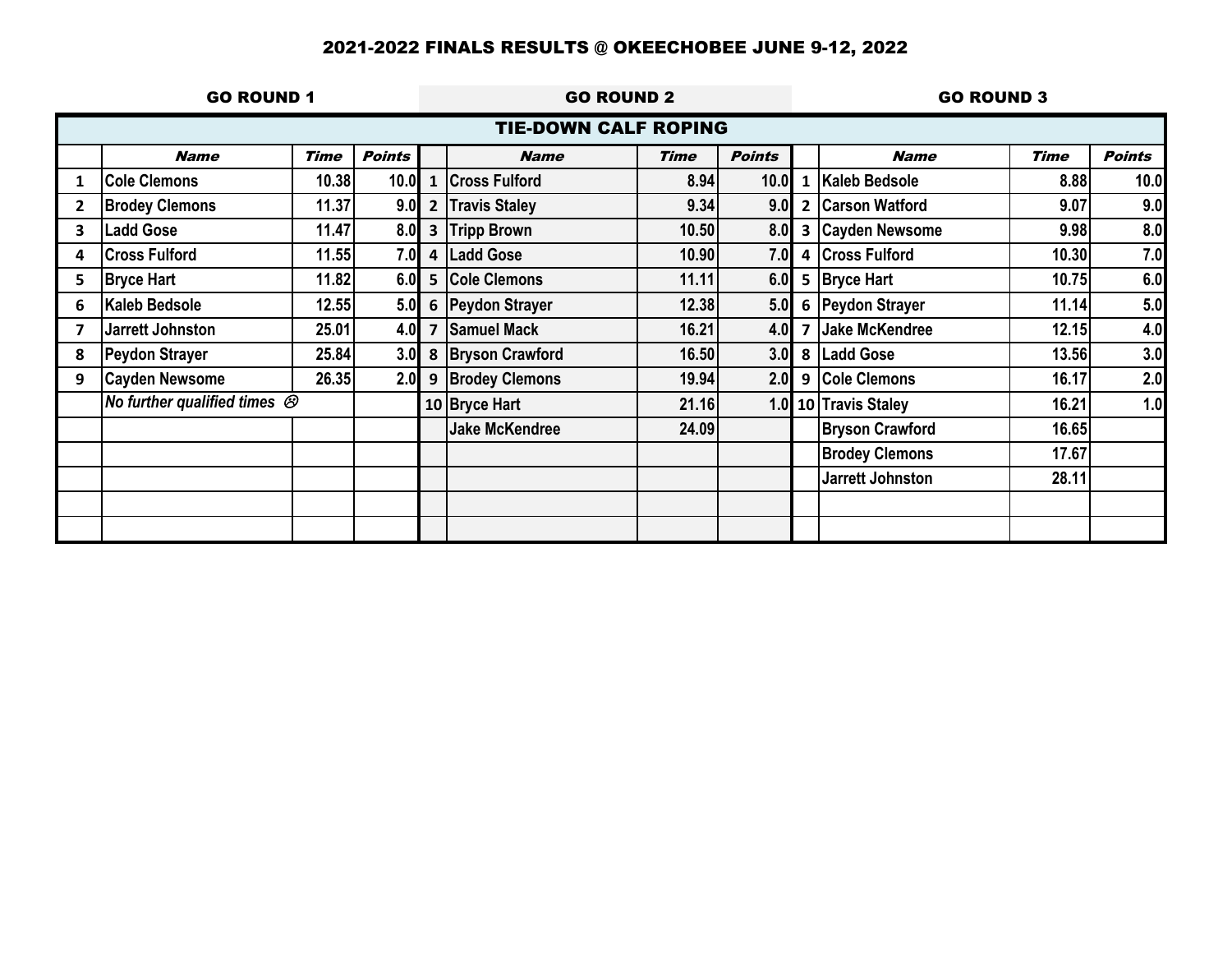|    | <b>GO ROUND 1</b>         |             |               | <b>GO ROUND 2</b>       |                        |             |               |                         | <b>GO ROUND 3</b><br><b>Time</b><br><b>Points</b><br><b>Name</b><br>16.089<br>10.0<br>9.0<br>16.103<br>8.0<br>16.383<br>7.0<br>16.409<br>6.0<br>16.582<br>5.0<br>16.666<br>4.0<br>16.671<br>3.0<br>16.806 |        |     |
|----|---------------------------|-------------|---------------|-------------------------|------------------------|-------------|---------------|-------------------------|-----------------------------------------------------------------------------------------------------------------------------------------------------------------------------------------------------------|--------|-----|
|    |                           |             |               |                         | <b>BARREL RACING</b>   |             |               |                         |                                                                                                                                                                                                           |        |     |
|    | <b>Name</b>               | <b>Time</b> | <b>Points</b> |                         | <b>Name</b>            | <b>Time</b> | <b>Points</b> |                         |                                                                                                                                                                                                           |        |     |
|    | <b>Maci McDonald</b>      | 16.388      | 10.0          | $\mathbf{1}$            | <b>Kaitlyn Sims</b>    | 16.426      | 10.0          | 1                       | <b>Shaeley Jenkins</b>                                                                                                                                                                                    |        |     |
|    | <b>Kylie Perra</b>        | 16.498      | 9.0           | $\overline{2}$          | <b>Emma Hite</b>       | 16.445      | 9.0           |                         | 2 Kaitlyn Sims                                                                                                                                                                                            |        |     |
| 3  | <b>Shaeley Jenkins</b>    | 16.582      | 8.0           |                         | 3 Brilee Cochran       | 16.451      | 8.0           |                         | 3 Kylie Perra                                                                                                                                                                                             |        |     |
| 4  | <b>McLayne Roebuck</b>    | 16.655      | 7.0           |                         | 4 Roxy Waring          | 16.646      | 7.0           |                         | 4 Kali Holt                                                                                                                                                                                               |        |     |
| 5  | <b>Michelle Barnes</b>    | 16.670      | 6.0           | $5\phantom{1}$          | <b>Shaeley Jenkins</b> | 16.683      | 6.0           |                         | 5 Casey Oliver                                                                                                                                                                                            |        |     |
| 6  | <b>Brilee Cochran</b>     | 16.681      | 5.0           |                         | 6 Ava Grayce Sanders   | 16.703      | 5.0           |                         | 6 Maci McDonald                                                                                                                                                                                           |        |     |
|    | <b>Ava Grayce Sanders</b> | 16.725      | 4.0           | $\overline{\mathbf{z}}$ | <b>Kali Holt</b>       | 16.726      | 4.0           | $\overline{\mathbf{z}}$ | <b>Brilee Cochran</b>                                                                                                                                                                                     |        |     |
| 8  | <b>Emma Hite</b>          | 16.788      | 3.0           |                         | 8 Jalee Wilcox         | 16.916      | 3.0           |                         | 8 Michelle Barnes                                                                                                                                                                                         |        |     |
| 9  | Kali Holt                 | 16.812      | 2.0           |                         | 9 Michelle Barnes      | 16.921      |               |                         | 2.0 9 Ava Grayce Sanders                                                                                                                                                                                  | 17.106 | 2.0 |
| 10 | <b>Jalee Wilcox</b>       | 16.910      |               |                         | 1.0 10 Tannah Williams | 17.001      |               |                         | 1.0 10 Jalee Wilcox                                                                                                                                                                                       | 17.171 | 1.0 |
|    | <b>Tannah Williams</b>    | 16.951      |               |                         | <b>Hayden Davis</b>    | 17.449      |               |                         | McLayne Roebuck                                                                                                                                                                                           | 18.228 |     |
|    | <b>Hayden Davis</b>       | 17.167      |               |                         | <b>Maci McDonald</b>   | 21.524      |               |                         | <b>Roxy Waring</b>                                                                                                                                                                                        | 21.346 |     |
|    | <b>Kaitlyn Sims</b>       | 21.258      |               |                         | <b>Casey Oliver</b>    | 21.544      |               |                         | <b>Emma Hite</b>                                                                                                                                                                                          | 21.462 |     |
|    | <b>Casey Oliver</b>       | 21.419      |               |                         | <b>Kylie Perra</b>     | 22.028      |               |                         | <b>Tannah Williams</b>                                                                                                                                                                                    | 21.465 |     |
|    | <b>Roxy Waring</b>        | 22.126      |               |                         | <b>McLayne Roebuck</b> | 27.549      |               |                         |                                                                                                                                                                                                           |        |     |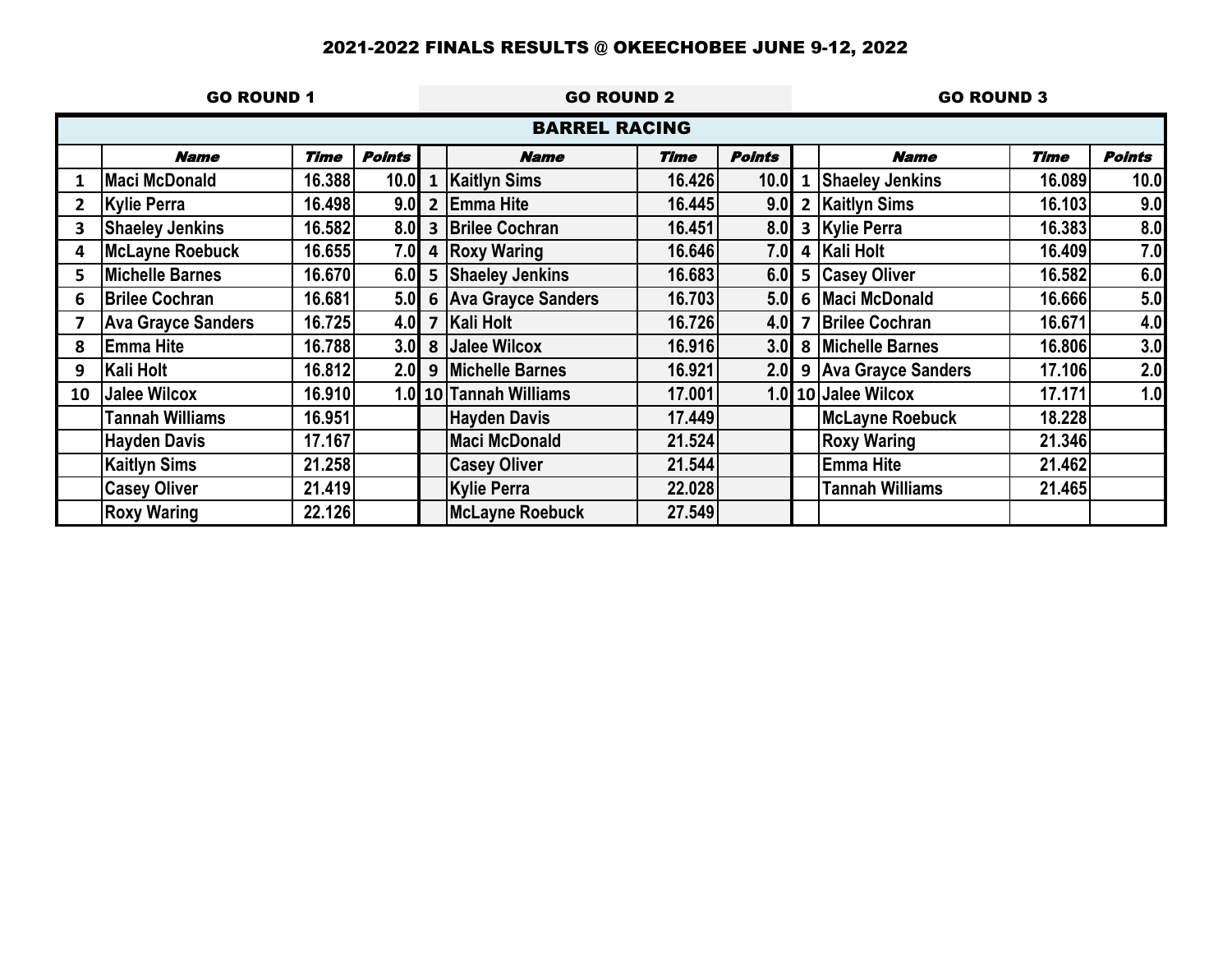|    | <b>GO ROUND 1</b>       |             |               | <b>GO ROUND 2</b> |                                      |       |               |              | <b>GO ROUND 3</b><br><b>Points</b><br><b>Name</b><br><b>Time</b><br>7.98<br>10.62<br>12.19<br>12.76<br>16.68<br>17.39<br>21.42<br>28.52<br>30.80<br>No further qualified times $\mathcal{O}$ |  |      |
|----|-------------------------|-------------|---------------|-------------------|--------------------------------------|-------|---------------|--------------|----------------------------------------------------------------------------------------------------------------------------------------------------------------------------------------------|--|------|
|    |                         |             |               |                   | <b>TEAM ROPING - TEAMS</b>           |       |               |              |                                                                                                                                                                                              |  |      |
|    | <b>Name</b>             | <b>Time</b> | <b>Points</b> |                   | <b>Name</b>                          | Time  | <b>Points</b> |              |                                                                                                                                                                                              |  |      |
|    | <b>Clemons/Clemons</b>  | 7.74        | <b>20.0</b>   | $\mathbf{1}$      | <b>Clemons/Clemons</b>               | 6.68  | 20.0          | $\mathbf{1}$ | Crawford/Watford                                                                                                                                                                             |  | 20.0 |
|    | Newsome/Hart            | 14.41       | 18.0          | $\overline{2}$    | Nail/Staley                          | 7.51  | <b>18.0</b>   |              | 2 Fulford/Gose                                                                                                                                                                               |  | 18.0 |
| 3  | <b>Rimes/Class</b>      | 16.11       |               |                   | 16.0 3 B Clemons/C Vina              | 8.19  | 16.0          |              | 3 Wright/Rouse                                                                                                                                                                               |  | 16.0 |
| 4  | <b>Crawford/Watford</b> | 17.22       | 14.0          |                   | 4 Wright/Rouse                       | 8.84  | 14.0          |              | 4 Kinard/McKendree                                                                                                                                                                           |  | 14.0 |
| 5. | <b>Wright/Rouse</b>     | 18.40       | 12.0          |                   | 5 Crawford/Watford                   | 13.58 | 12.0          |              | 5 Carbajal/Mack                                                                                                                                                                              |  | 12.0 |
| 6  | <b>B Clemons/C Vina</b> | 19.86       | 10.0          |                   | 6 Tous/Johnston                      | 21.64 | 10.0          |              | 6 Brown/White                                                                                                                                                                                |  | 10.0 |
|    | Kinard/McKendree        | 20.24       | 8.0           |                   | No further qualified times $\otimes$ |       |               |              | Newsome/Hart                                                                                                                                                                                 |  | 8.0  |
| 8  | <b>Weekley/Davis</b>    | 22.42       | 6.0           |                   |                                      |       |               |              | 8 Cross/Cross                                                                                                                                                                                |  | 6.0  |
| 9  | Carbajal/Mack           | 25.92       | 4.0           |                   |                                      |       |               |              | 9 B Clemons/C Vina                                                                                                                                                                           |  | 4.0  |
| 10 | <b>Fulford/Gose</b>     | 29.09       | 2.0           |                   |                                      |       |               |              |                                                                                                                                                                                              |  |      |
|    | <b>Hegarty/Bedsole</b>  | 33.08       |               |                   |                                      |       |               |              |                                                                                                                                                                                              |  |      |
|    | Tous/Johnston           | 34.59       |               |                   |                                      |       |               |              |                                                                                                                                                                                              |  |      |
|    |                         |             |               |                   |                                      |       |               |              |                                                                                                                                                                                              |  |      |
|    |                         |             |               |                   |                                      |       |               |              |                                                                                                                                                                                              |  |      |
|    |                         |             |               |                   |                                      |       |               |              |                                                                                                                                                                                              |  |      |